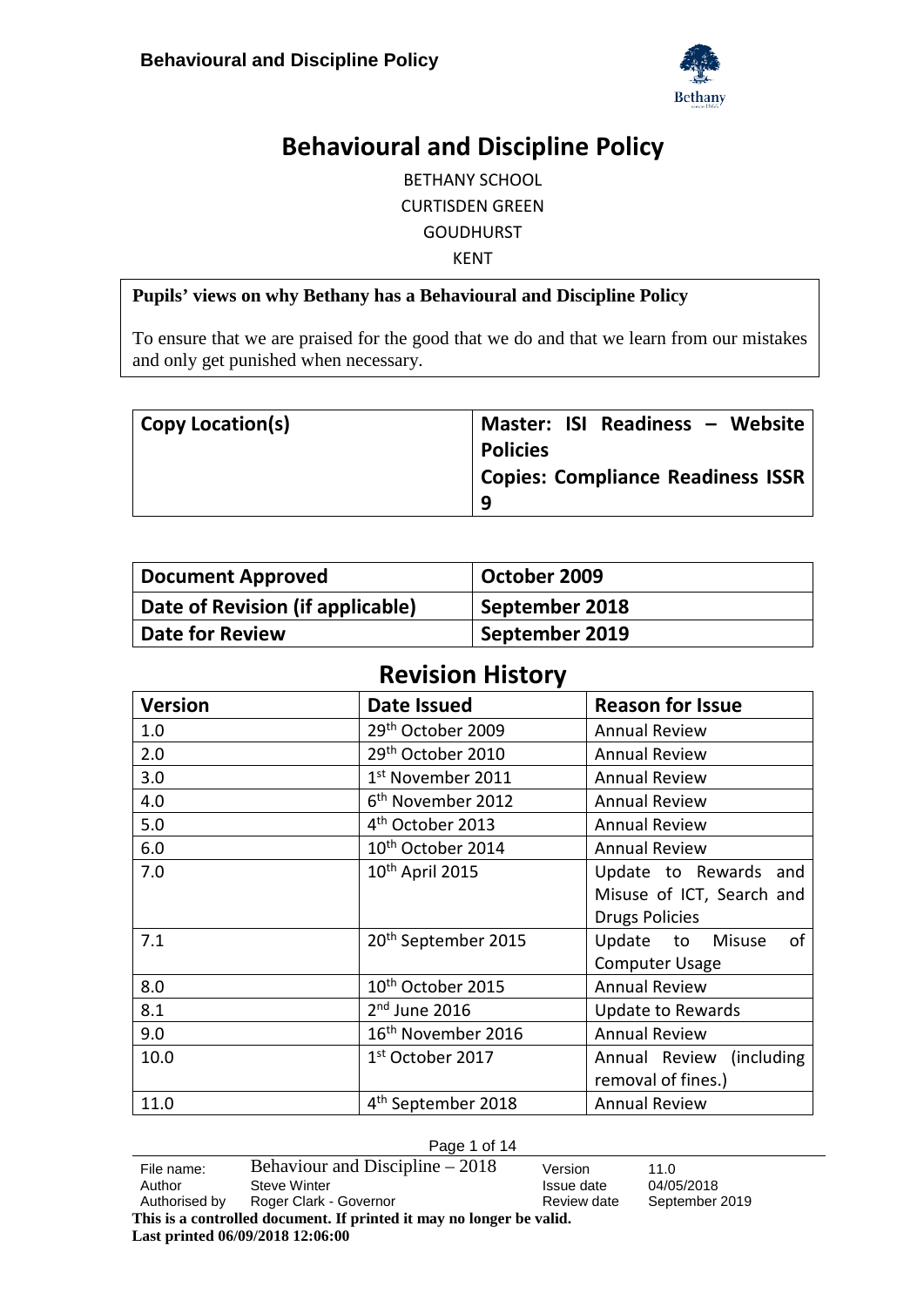

## **Contents**

| 1.        |                                                                                                                                                                                                                                                                                                                                                                                                                                                                                                               |
|-----------|---------------------------------------------------------------------------------------------------------------------------------------------------------------------------------------------------------------------------------------------------------------------------------------------------------------------------------------------------------------------------------------------------------------------------------------------------------------------------------------------------------------|
| 2.        |                                                                                                                                                                                                                                                                                                                                                                                                                                                                                                               |
| 3.        |                                                                                                                                                                                                                                                                                                                                                                                                                                                                                                               |
| 4.<br>4.1 | 4.1.1 Level 1 slip - For flagging up concerns and hopefully, pre-empting a potentially<br>4.1.2 Level 2 Debits - Issued by a member of staff in response to Level 2 incidents.                                                                                                                                                                                                                                                                                                                                |
|           | 4.1.3 Detentions - Parental consent is not required for detentions, however, letters<br>are sent in advance, for information to parents by the Housemaster/mistress<br>A central record of serious sanctions is maintained by the Deputy Head and is<br>$\perp$<br>reviewed monthly by the Headmaster and annually by the Chair of Governor<br>In boarding houses records for minor sanctions are held in boarding houses<br>there but the more serious sanctions are held centrally in the serious sanctions |
| 5.<br>5.1 |                                                                                                                                                                                                                                                                                                                                                                                                                                                                                                               |
| 5.2       |                                                                                                                                                                                                                                                                                                                                                                                                                                                                                                               |
| 5.3       |                                                                                                                                                                                                                                                                                                                                                                                                                                                                                                               |
| 6.        |                                                                                                                                                                                                                                                                                                                                                                                                                                                                                                               |
| 7.        |                                                                                                                                                                                                                                                                                                                                                                                                                                                                                                               |
| 8.        | Sanctions for Misuse of IT and Electronic Equipment in School 11                                                                                                                                                                                                                                                                                                                                                                                                                                              |
| 9.        | Smoking, Drinking and Drugs (See also Annex A to this Policy for more detailed                                                                                                                                                                                                                                                                                                                                                                                                                                |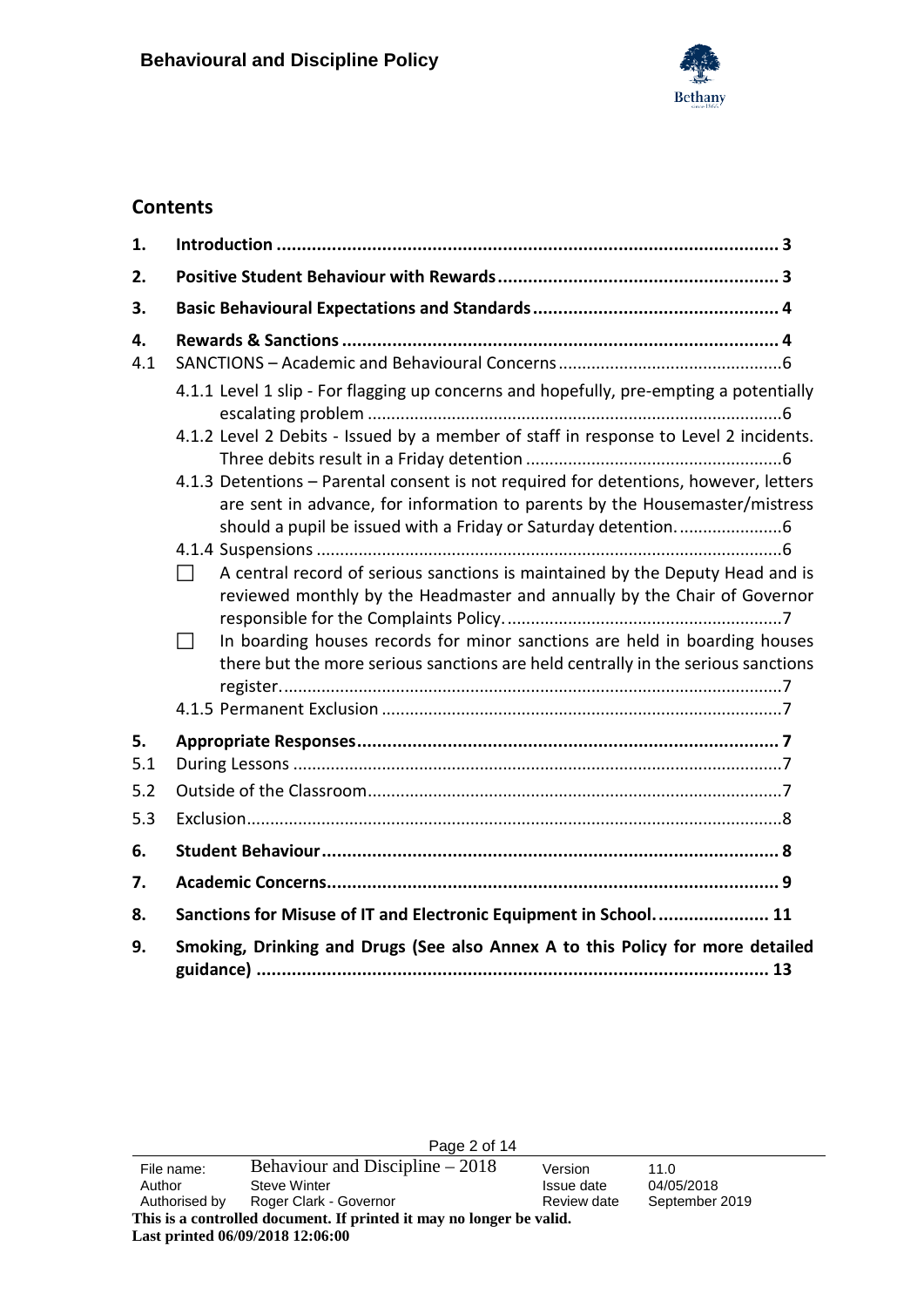

## <span id="page-2-0"></span>**1. Introduction**

It is important to bear in mind that the vast majority of our pupils behave very well and try to do the right thing at all times. We should also remember that behaviour may always be modified for the better through regularly praising and rewarding for both good work and positive behaviour.

However, the purpose of this policy is to provide pupils, parents and staff with a clear understanding of the expectations, standards and procedures relating to the maintenance of good order in the School. It is essential in the creation of a positive and high-quality learning environment that these expectations – of standards of work, appearance and behaviour – should be shared and supported by pupils, parents and staff.

It is inevitable that some aspects of a policy on discipline, in particular those that outline unacceptable behaviour, will be expressed in negative terms. However, the policy as a whole should be viewed as a positive document that will help to ensure the high standards, good behaviour and achievement of the majority are acknowledged and supported and that those who diverge from the accepted standards are encouraged to comply with them.

We follow the non-statutory advice Behaviour and Discipline in schools (2014). Specifically, we will observe our duties under the Equality Act 2010, including issues related to pupils with special educational needs/disabilities and how reasonable adjustments are made for these pupils. We will provide appropriate support systems for pupils, liaise with parents and other agencies, manage pupils' transition, and take appropriate disciplinary action against pupils who are found to have made malicious allegations against staff.

In the administration of these standards it should be the particular responsibility of staff to be fair and consistent. At no time should we use language or actions that might be construed as derogatory, disrespectful or sarcastic and unnecessary confrontation and escalation should always be avoided.

<span id="page-2-1"></span>The School does not use corporal punishment.

#### **2. Positive Student Behaviour with Rewards**

We aim to create an atmosphere where pupils behave with courtesy, consideration and respect for other people and their property and the environment and where pupils are able to strive for and give of their best.

- Pupils' good behaviour is a whole school responsibility
- Guidelines on appropriate behaviour etc and the scale of rewards and sanctions are published and on display in appropriate places

Page 3 of 14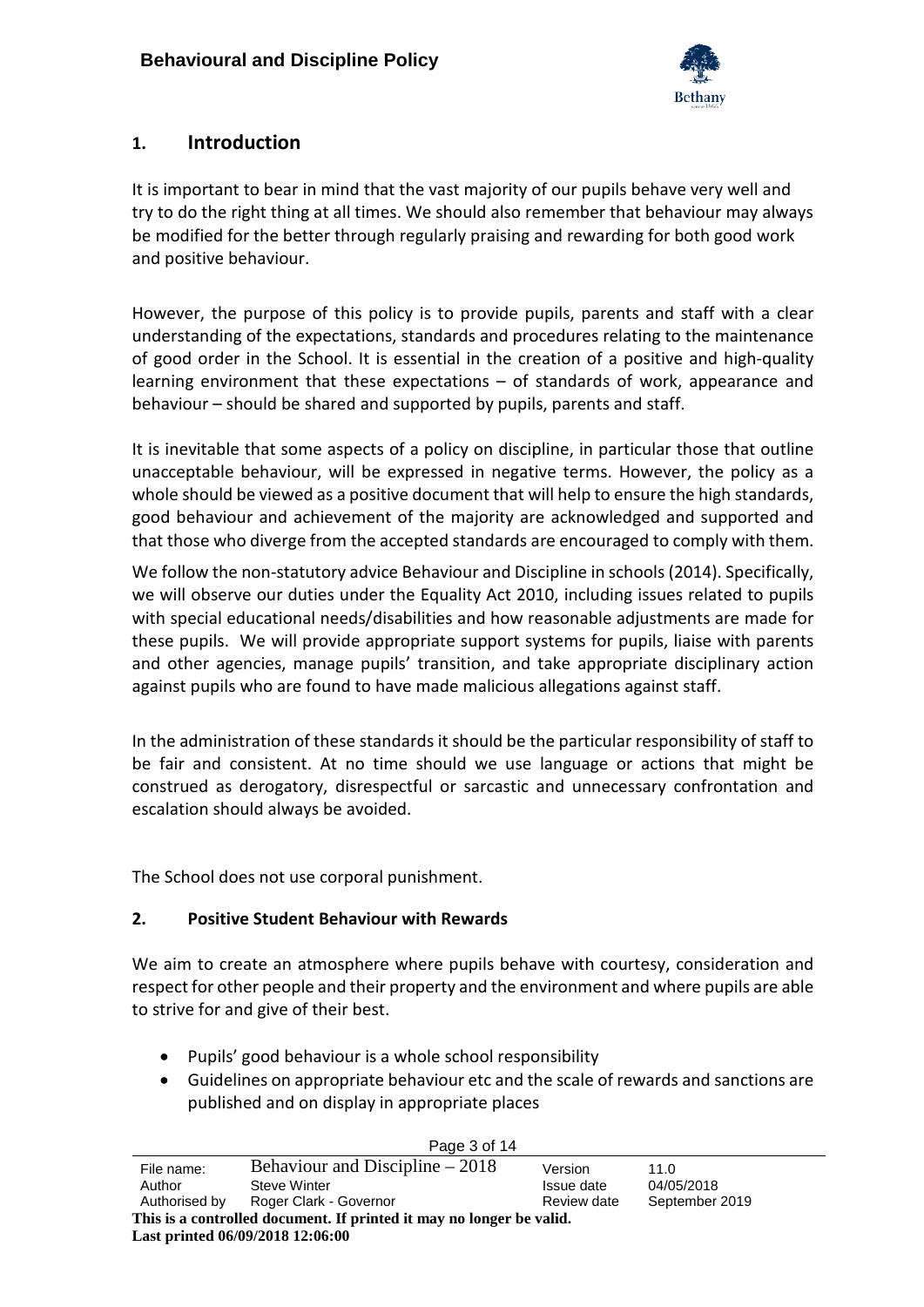

- Good communication verbal and written the 'paper trail' is essential
- The tutor is key and parents need to be fully involved

#### <span id="page-3-0"></span>**3. Basic Behavioural Expectations and Standards**

In all circumstances, staff will expect all pupils to:

- behave with courtesy and consideration for other people all staff, other pupils, parents and visitors
- respect other people's property as well as their general environment and the fabric of the buildings
- take responsibility for their own actions. This includes refraining from using offensive, vulgar or foul language and behaving in an anti-social manner
- respond co-operatively to instructions from staff and School officials
- dress according to the appearance guidelines and to be smart and well presented at all times
- walk sensibly and quietly in the buildings
- put rubbish and litter into the bins
- not take food or drinks out of the dining room
- refrain from chewing gum or spitting
- speak with good manners and refrain from coarse and uncouth language

#### **In addition, in lessons staff will expect all pupils to**:

- be punctual, line up outside the classroom and enter in a orderly manner
- bring the appropriate books, equipment or games kit to every lesson
- listen, to follow instructions and to remain quiet when asked
- contribute to the lesson positively
- respect the right of other pupils to learn and teachers to teach
- complete classwork and prep to the best of their ability
- record prep tasks in their planner

#### <span id="page-3-1"></span>**4. Rewards & Sanctions**

## **Positive Student Behaviour with Rewards**

We aim to create an atmosphere where pupils behave with kindness, courtesy, consideration and respect for other people, their property, the environment and where pupils are able to strive for and give of their best.

- Pupils' good behaviour is a whole school responsibility.
- Guidelines on appropriate behaviour and the scale of rewards and sanctions are published and on display in appropriate places.
- Celebration of pupil achievement is key. Parents and Tutors should be involved and communicated to. Commitment to our community is as important to Bethany School as high academic and/or non-academic achievement.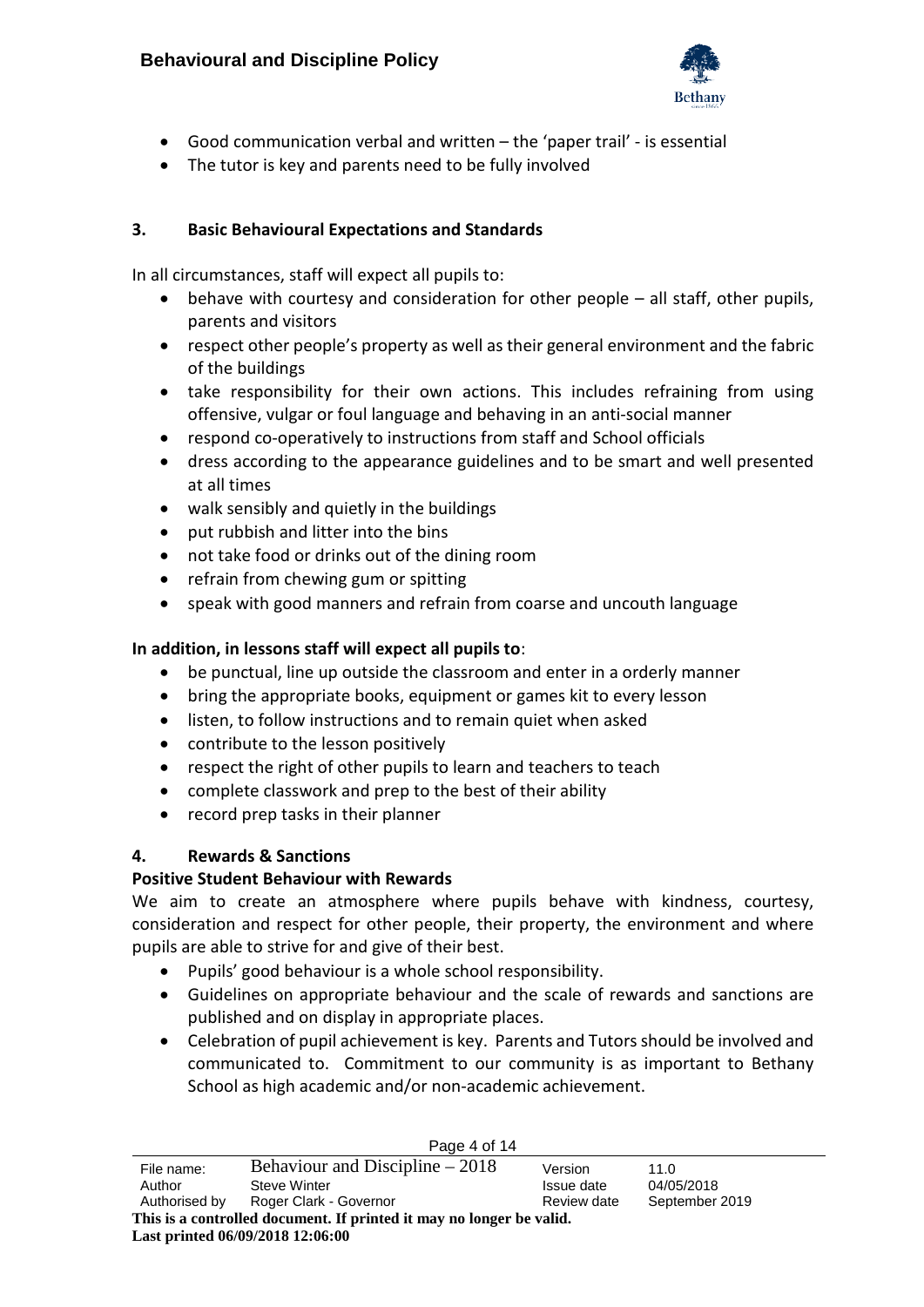

There are prizes at the end of each term. There are prizes on Speech Day for a number of different areas of achievement, effort, performance and also citizenship. Merits are recorded on iSAMS and may be seen via the Parent Portal.

Staff are actively encouraged to reward pupils throughout the full age range of the pupils but are reminded that it is a particular responsibility of staff to apply sanctions fairly and consistently especially with reference to age, gender and ethnicity.

#### **Suggested level system for Rewards.**

**LEVEL 1 Merit**

**Academic merits** can be awarded any teacher for very good work – in class, prep, practical / performance work, tests, marked progress, special effort.

**Non-academic merits** can be awarded by any member of staff for considerate and helpful behaviour towards others or around the school. For a good contribution to a KRS competition overseen by the Head of KRS.

#### **LEVEL 2 Postcard Home (Equivalent of 5 x Merit)**

**Academic –** awarded by HoD for an excellent piece of work or contribution in practical or performance work.

**Non-Academic** – Given HoM/ KRS Head of House/Tutor for an excellent contribution to House, KRS competition, Charity fundraising

#### **LEVEL 3 Student of the Week (Equivalent of 10 x Merit)**

**Academic –** awarded by Departments weekly and Tweeted for the pupil showing outstanding contribution to learning that week in that subject. For example – Best exam score, Excellent Essay or Project, consistently outstanding in lessons.

**Non-Academic –**awarded by Houses for the pupil who has contributed to the House in an outstanding way. For example – Organising a House Event, best effort grade score in house.

#### **LEVEL 4 Student of the Term (Equivalent of 15 x Merit)**

Awarded by Houses and Competitive Houses for consistently outstanding contributions or exceeded expectations throughout the term to one pupil.

#### **LEVEL 5 Headmaster Commendation**

Awarded by the Headmaster for the better than 1.25 Effort Score in Head's Assembly, by specific nomination by a member of staff, the Prefect Team for an exceptional piece of work or contribution to the whole school.

#### **Cumulative Merit Prizes**

Over the course of an Academic Year as pupil accumulate merits then they can achieve the following prizes. Bronze and Silver to be awarded at House Assembly and Gold to be awarded at the end of Term Head's Assembly or at the assembly following their achievement and the tutor to inform the Headmaster accordingly.

Cumulative Merit Prizes:

Bronze = 20 Merits - £10 Amazon Voucher

Silver = 100 Merits - £ 20 Amazon Voucher

Gold = 200 Merits - £50 Amazon Voucher

Page 5 of 14 File name: Behaviour and Discipline  $-2018$  Version 11.0 Author Steve Winter **Issue date** 04/05/2018 Authorised by Roger Clark - Governor Review date September 2019 **This is a controlled document. If printed it may no longer be valid. Last printed 06/09/2018 12:06:00**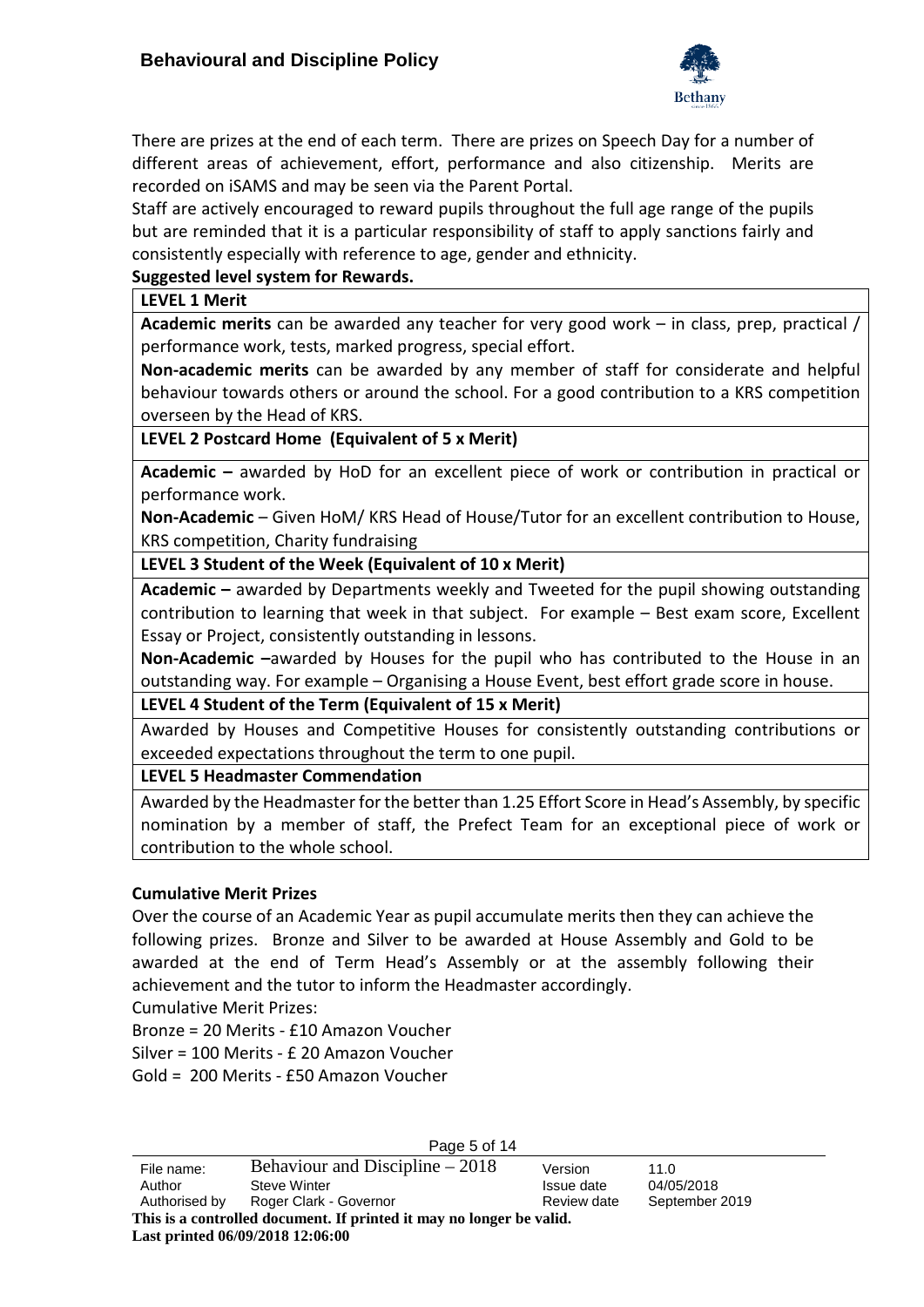

## **End of Term Prizes:**

#### **House Merit Cup**

Awarded to the KRS House with the most Merits accumulated in a term wins the House Merit Cup.

#### **Student Merit Cup**

Awarded to the pupil across the whole school who has accumulated the most merits in a term.

#### **The Healy House Effort Cup**

Awarded to the House with the highest combined average effort score for the term.

## <span id="page-5-0"></span>**4.1 SANCTIONS – Academic and Behavioural Concerns**

In both areas concerns, and therefore sanctions, progress through five increasingly more serious levels. They start with a quiet word from a teacher or tutor, progress through debits, detentions, suspensions and finally, *in extremis,* expulsion.

The tutor deals with all concerns in the first instance, helping their tutee and liaising with parents, then the Housemaster/mistress and/or the Head of Department become involved, followed by the SMT and finally the Headmaster.

<span id="page-5-1"></span>4.1.1 Level 1 slip - For flagging up concerns and hopefully, pre-empting a potentially escalating problem

<span id="page-5-2"></span>4.1.2 Level 2 Debits - Issued by a member of staff in response to Level 2 incidents. Three debits result in a Friday detention

<span id="page-5-3"></span>4.1.3 Detentions – Parental consent is not required for detentions, however, letters are sent in advance, for information to parents by the Housemaster/mistress should a pupil be issued with a Friday or Saturday detention.

| <b>Departmental Detentions</b> | for poor work, lack of prep etc            |  |
|--------------------------------|--------------------------------------------|--|
| Daily Academic Detention       | Failure to attend Department Detention     |  |
| Friday detentions              | an accumulation of three level 2 debits or |  |
|                                | in response to a Level 3 incident          |  |
| Saturday detentions            | an accumulation of more than 1 Friday      |  |
|                                | detentions or                              |  |
|                                | in response to a Level 4 incident          |  |

Level 2 and Level 3 debit slips are not carried over into the next half term.

#### <span id="page-5-4"></span>4.1.4 Suspensions

|                     | an accumulation of Saturday detentions or |
|---------------------|-------------------------------------------|
| Internal suspension | in response to a Level 4 or 5 incident    |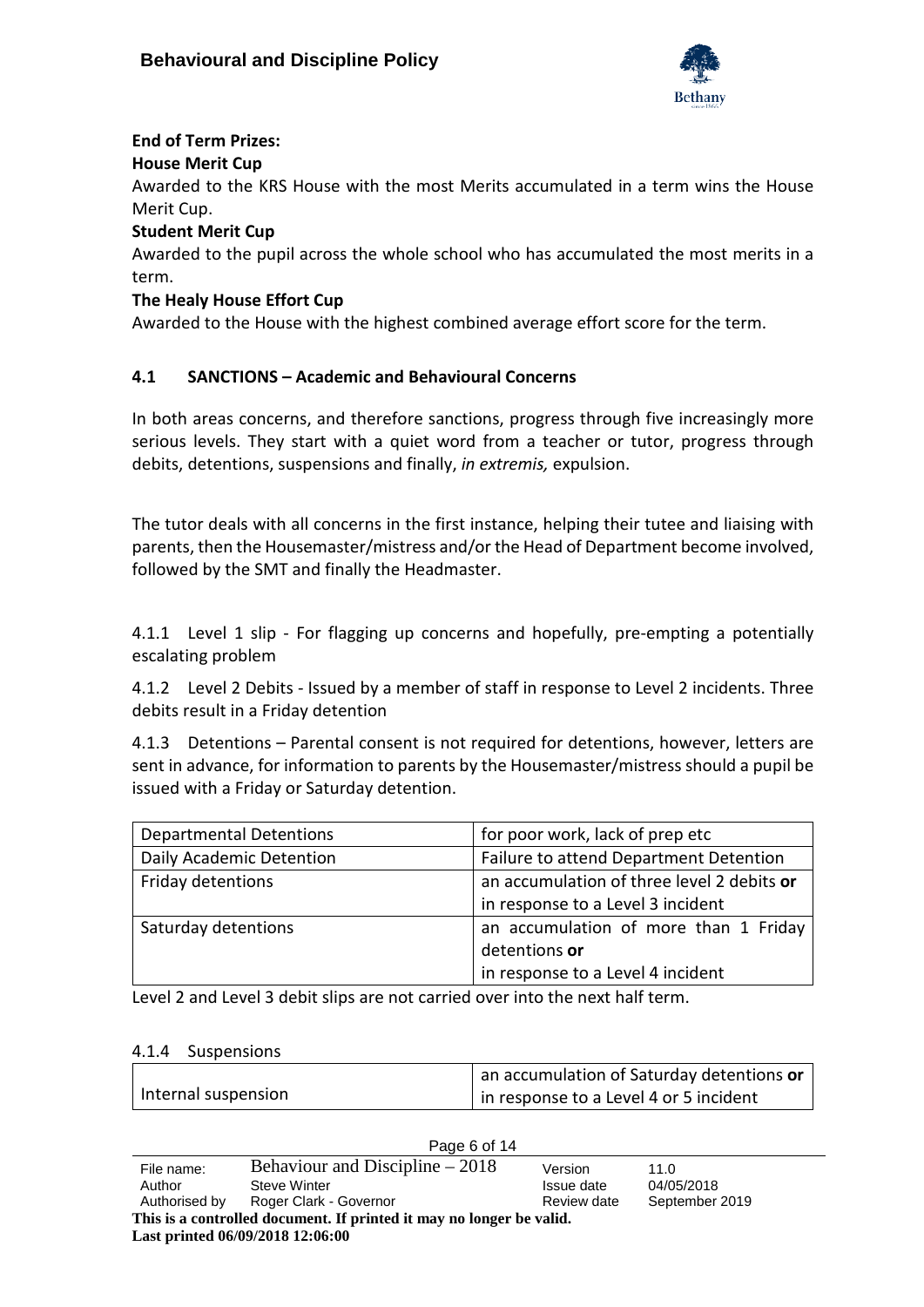

| <b>External suspension</b> | in response to a Level 5 incident |
|----------------------------|-----------------------------------|

- <span id="page-6-0"></span>• A central record of serious sanctions is maintained by the Deputy Head and is reviewed monthly by the Headmaster and annually by the Chair of Governor responsible for the Complaints Policy.
- <span id="page-6-1"></span>• In boarding houses records for minor sanctions are held in boarding houses there but the more serious sanctions are held centrally in the serious sanctions register.

#### <span id="page-6-2"></span>4.1.5 Permanent Exclusion

- Any pupil who sells drugs to other pupils on school premises will be permanently excluded.
- An accumulation of detentions and suspensions may well result in a pupil being asked to leave the School.
- The School will also consider whether permanent exclusion is a suitable response to bullying.
- Permanent exclusion is subject to a right of appeal and the procedure is as outlined in Stage 3 of the Complaints policy.

#### <span id="page-6-3"></span>**5. Appropriate Responses**

#### <span id="page-6-4"></span>**5.1 During Lessons**

Wherever possible, an incident should be dealt with **at the time it arises** by the member of staff taking the lesson, who will benefit from having dealt with it effectively. Often this will also prevent what is probably a relatively minor offence escalating and becoming more difficult to deal with. Staff should calmly, but assertively, remind the pupil of our expectations.

If the difficulty persists follow the guidelines referring to the pupil's Tutor, your HoD, the pupil's HoM, SMT or Headmaster as appropriate.

#### <span id="page-6-5"></span>**5.2 Outside of the Classroom**

Similarly, the member of staff witnessing an incident should, wherever possible, deal with it **at the time it arises**. This should prevent the situation escalating If the difficulty persists then, as above, follow the guidelines.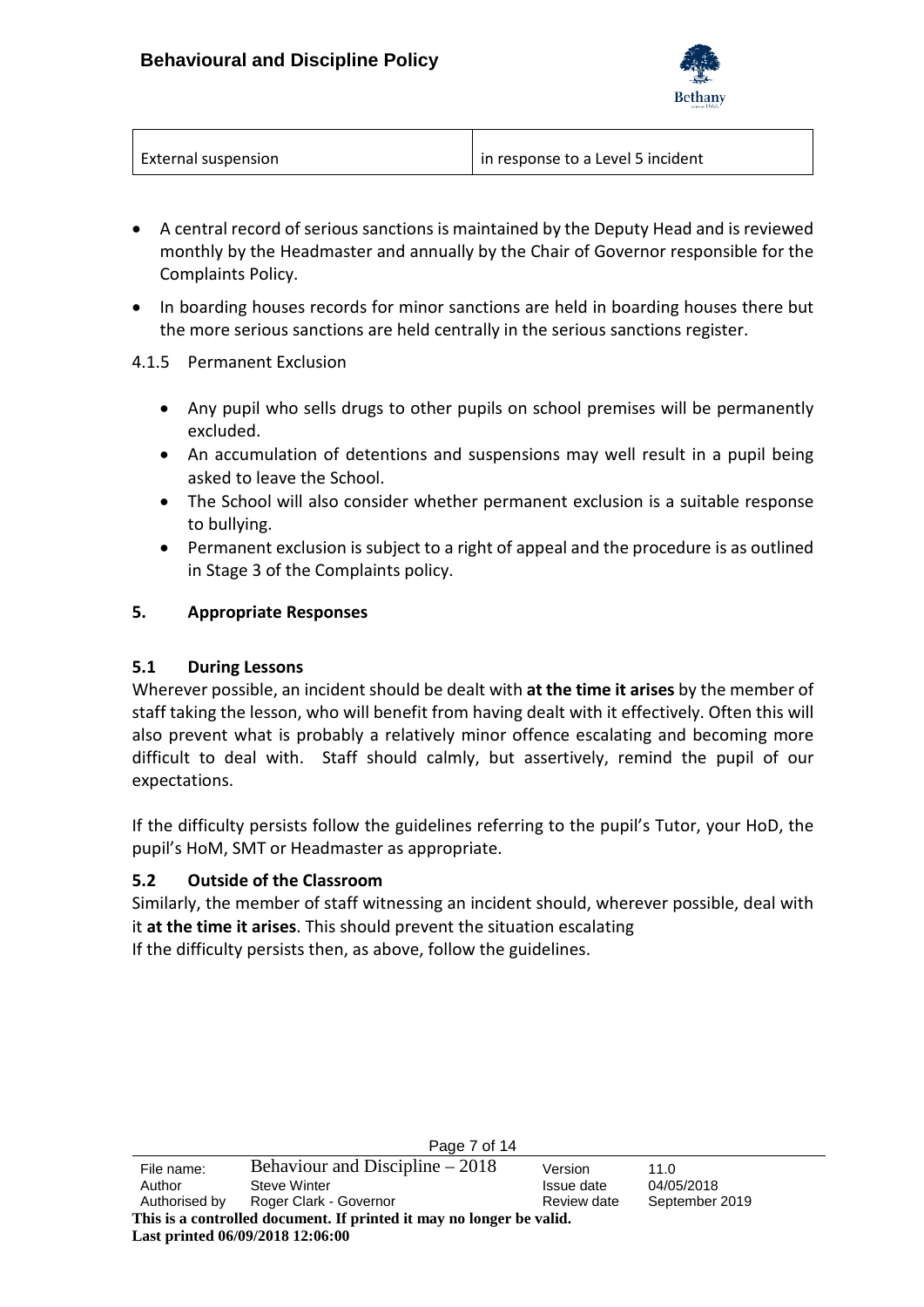

## <span id="page-7-0"></span>**5.3 Exclusion**

This should only be used if a pupil is disrupting or disturbing lessons and the usual strategies have not worked and where, despite our best efforts, the indiscipline of the pupil is preventing us from teaching others.

In the first instance, and this is likely to be in response to a Level 4 incident, the pupil should be sent to the HoD, accompanied by a reliable pupil and with the appropriate work. If this proves difficult a reliable pupil should be sent to find your HoD who should come to your classroom to deal with the situation.

The second, more serious, instance, is likely to be a response to a Level 5 incident. The pupil should be sent to a member of the SMT, once again accompanied and with work. If this proves difficult a reliable pupil should be sent to find a member of the SMT – this may well need to be via the School Office – they should then come to the classroom to deal with the situation.

## <span id="page-7-1"></span>**6. Student Behaviour**

| <b>LEVEL 1 INCIDENT</b>   | <b>RESPONSES</b>      | <b>STAFF / ACTION</b>     |
|---------------------------|-----------------------|---------------------------|
| Minor everyday incidents, | Quiet word            | Teacher concerned         |
| disruptions eg lunch      | Move to back of queue | Verbal contact with tutor |
| queue                     | Quiet reminder        |                           |
| Poor dress                |                       |                           |
| Failure to register       |                       |                           |

| <b>LEVEL 2 INCIDENT</b>     | <b>RESPONSES</b>     | <b>STAFF / ACTION</b>     |
|-----------------------------|----------------------|---------------------------|
| Repetition of everyday      | Appropriate words of | Teacher concerned         |
| minor incidents/disruption  | reprimand            | Tutor informed on paper   |
| Repetition of poor dress    | Debit                | Tutor speaks with tutee   |
| Conflict with another pupil | Inform tutor         | Tutor speaks with parents |
| Minor bullying              |                      | Verbal contact with HoM   |
| Inappropriate or foul       |                      |                           |
| social behaviour and        |                      |                           |
| language                    |                      |                           |
| Repeated failure to         |                      |                           |
| register                    |                      |                           |

| <b>LEVEL 3 INCIDENT</b>   | <b>RESPONSES</b>      | <b>STAFF / ACTION</b>   |
|---------------------------|-----------------------|-------------------------|
| Persistent repetition of  | Appropriate words of  | As Level 1 & 2 - plus   |
| everyday minor incidents/ | reprimand             | HoM informed on paper   |
| disruption/ poor dress    | Inform tutor          | HoM speaks with pupil   |
| despite earlier           | Inform & refer to HoM | HoM speaks with parents |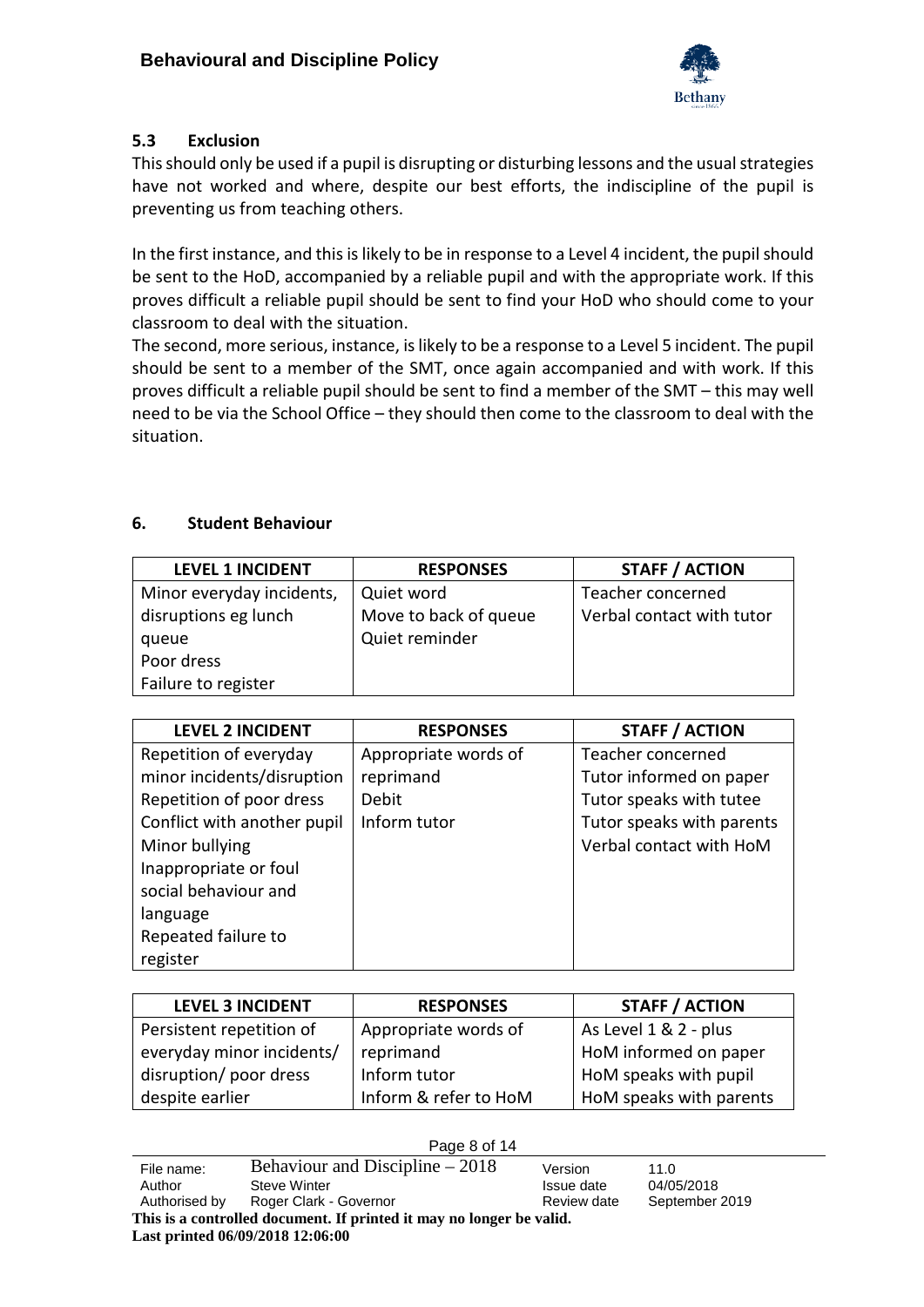

| interventions by          | Friday detention  | Verbal contact with SMT |
|---------------------------|-------------------|-------------------------|
| tutor/teacher             | Letter to parents |                         |
| Rudeness to another pupil | Behaviour report  |                         |
| Repetition of bullying    |                   |                         |
| More serious conflict     |                   |                         |
| between pupils            |                   |                         |
| Inappropriate, flippant   |                   |                         |
| comments to staff         |                   |                         |

| <b>LEVEL 4 INCIDENT</b>     | <b>RESPONSES</b>        | <b>STAFF / ACTION</b>    |
|-----------------------------|-------------------------|--------------------------|
| More serious 'one-off'      | <b>Exclusion to HoM</b> | As Level 1, 2 & 3 - plus |
| type incidents/disruption   | Inform tutor            | SMT informed on paper    |
| Significant disregard for   | Refer to HoM            | SMT speaks with pupil    |
| basic standards of dress or | Saturday detention      | Verbal contact with HM   |
| behaviour or language       | Internal suspension     |                          |
| Rudeness to staff           | Fine                    |                          |
| Vandalism                   | Letter to parents       |                          |
| Smoking                     | Behaviour report        |                          |
| Minor theft                 |                         |                          |

| <b>LEVEL 5 INCIDENT</b>    | <b>RESPONSES</b>           | <b>STAFF / ACTION</b>        |
|----------------------------|----------------------------|------------------------------|
| Serious breakdown in       | <b>Exclusion to SMT</b>    | As Levels 1, 2, 3 & 4 - plus |
| behaviour                  | Inform tutor               | HM informed on paper         |
| Persistent disruption      | Inform HoM                 | HM speaks with pupil         |
| Use of abusive language to | Refer to SMT               | HM speaks with parents       |
| staff                      | <b>Internal Suspension</b> |                              |
| Serious bullying           | <b>External Suspension</b> |                              |
| Serious vandalism          | Letter to parents          |                              |
| Serious theft              | Meeting with parents       |                              |
| Persistent smoking         | Behaviour report           |                              |
| Smoking in a building      | Possible expulsion         |                              |
| Involvement with alcohol   |                            |                              |
| or illegal drugs           |                            |                              |

## <span id="page-8-0"></span>**7. Academic Concerns**

| <b>LEVEL 1 INCIDENT</b>  | <b>RESPONSES</b> | <b>STAFF / ACTION</b>     |
|--------------------------|------------------|---------------------------|
| Minor everyday classroom | Quiet word       | Teacher concerned         |
| incidents                | Reprimand        | Verbal contact with tutor |
| Late for lesson          | Move seat        | Verbal contact with HoD   |
| Lack of equipment        | Additional work  |                           |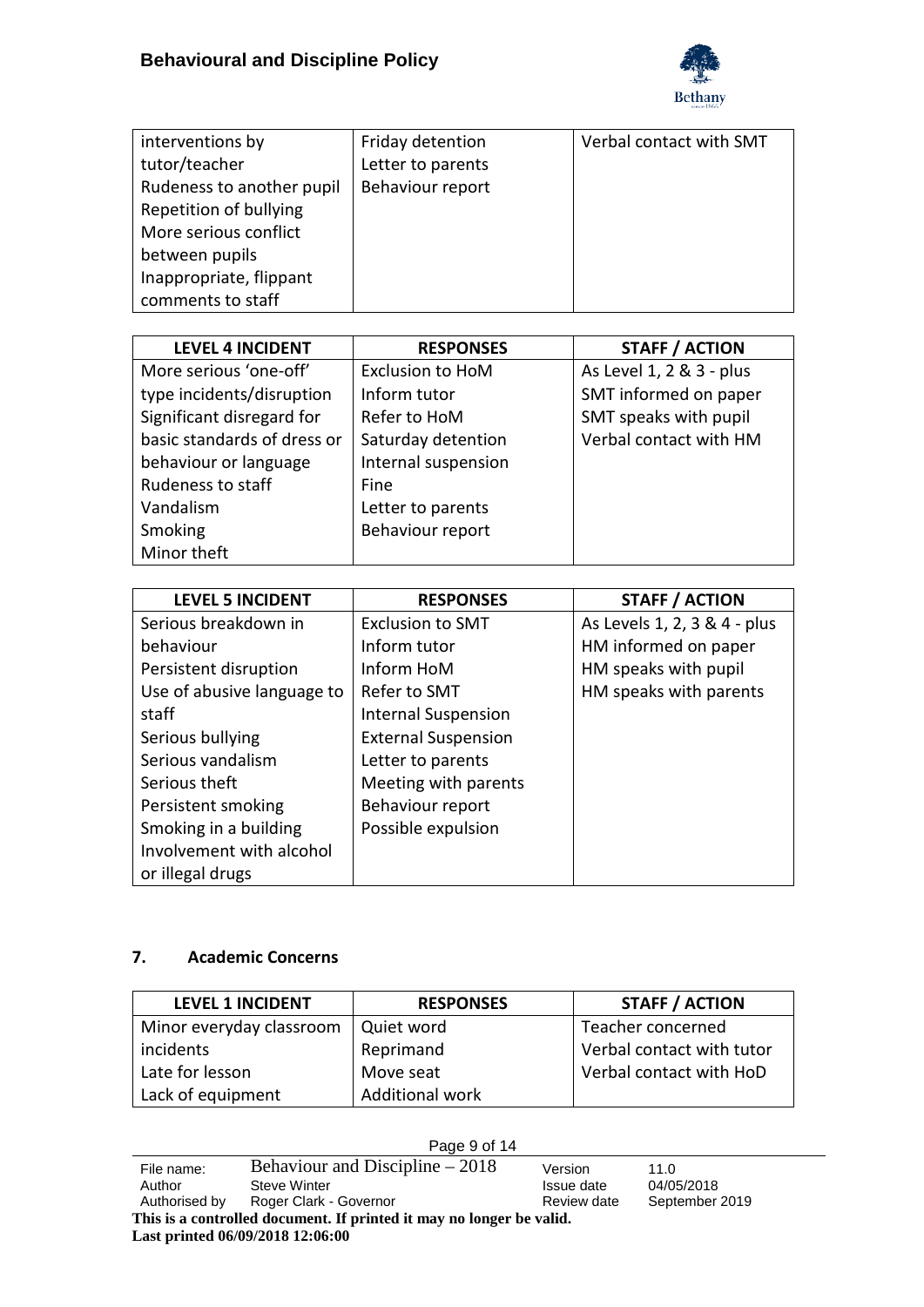

| Talking out of turn | Kept behind / return at |  |
|---------------------|-------------------------|--|
| Poor class work     | break                   |  |
| Poor prep           |                         |  |
| Prep not done       |                         |  |

| <b>LEVEL 2 INCIDENT</b> | <b>RESPONSES</b>     | <b>STAFF / ACTION</b>     |
|-------------------------|----------------------|---------------------------|
| Repetition of minor     | Appropriate words of | Teacher concerned         |
| classroom incidents     | reprimand            | Tutor informed on paper   |
| Repeated lateness for   | Debit                | Tutor speaks with tutee   |
| lesson                  | Department detention | Tutor speaks with parents |
| Repeated lack of        | Inform tutor         | HoD informed on paper     |
| equipment               | Inform HoD           | HoD speaks with pupil     |
| Repetition of poor work | Academic report      | Verbal contact with HoM   |
| Repetition of poor prep |                      |                           |
| Repetition of no prep   |                      |                           |
| Inappropriate behaviour |                      |                           |
| or language             |                      |                           |

| <b>LEVEL 3 INCIDENT</b>    | <b>RESPONSES</b>        | <b>STAFF / ACTION</b>    |
|----------------------------|-------------------------|--------------------------|
| Despite earlier            | Appropriate words of    | As Level 1 & 2 - plus    |
| intervention, Persistent   | reprimand               | HoM informed on paper    |
| repetition of: minor       | Inform tutor            | HoM speaks with pupil    |
| classroom incidents        | Inform & refer to HoD   | HoM speaks with parents  |
| Lateness                   | Inform HoM              | Verbal contact with SMT  |
| Lack of equipment          | Friday detention        |                          |
| Poor work                  | Letter to parents       |                          |
| Poor prep                  | Academic report         |                          |
| No prep                    |                         |                          |
| Disruption in class        |                         |                          |
| Minor rudeness             |                         |                          |
|                            |                         |                          |
| <b>LEVEL 4 INCIDENT</b>    | <b>RESPONSES</b>        | <b>STAFF / ACTION</b>    |
| Significant disregard for  | <b>Exclusion to HoD</b> | As Level 1, 2 & 3 - plus |
| standards of work in class | Inform tutor            | SMT informed on paper    |
| or in prep                 | Inform HoM              | SMT speaks with pupil    |
| Rudeness to staff          | Refer to HoD            | SMT speaks with parents  |
| More serious classroom     | Saturday detention      | Verbal contact with HM   |
| disruption                 | Internal suspension     |                          |
|                            | Letter to parents       |                          |
|                            | Academic report         |                          |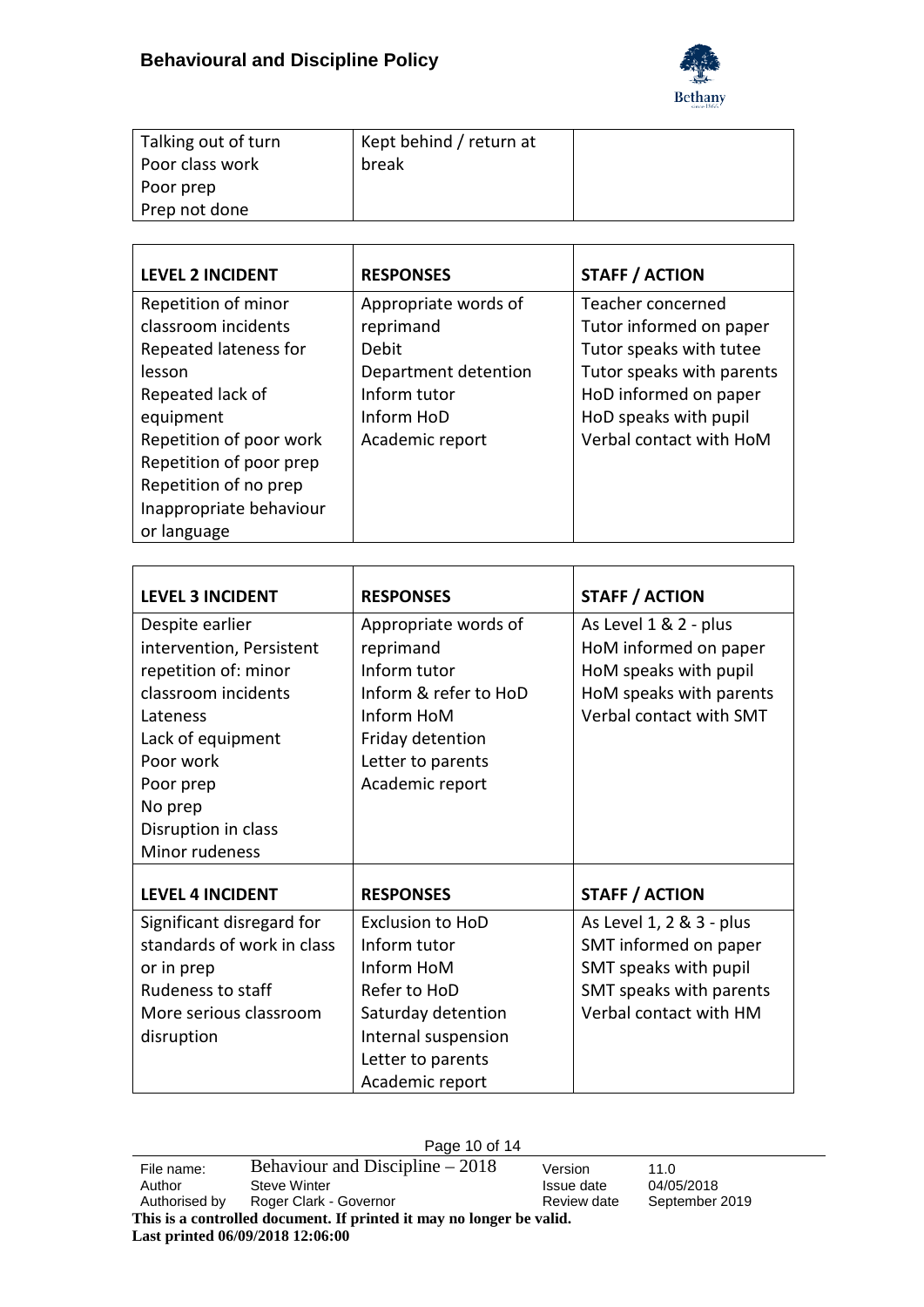

| <b>LEVEL 5 INCIDENT</b>    | <b>RESPONSES</b>           | <b>STAFF / ACTION</b>          |
|----------------------------|----------------------------|--------------------------------|
| Persistent:                | <b>Exclusion to SMT</b>    | As Level 1, 2, 3, & $4 - plus$ |
| Poor work in class or prep | Inform tutor               | HM speaks with pupil           |
| Disruption in class        | Inform HoD & HoM           | HM speaks with parents         |
| Use of abusive language to | Refer to SMT               |                                |
| staff                      | <b>Internal Suspension</b> |                                |
|                            | <b>External Suspension</b> |                                |
|                            | Letter to parents          |                                |
|                            | Meeting with parents       |                                |

## <span id="page-10-0"></span>**8. Sanctions for Misuse of IT and Electronic Equipment in School.**

This section should be used in conjunction with the ESafety and Computer Usage policy for students. Annex C to this policy.

| Level          | Examples                                                                                                                                                                                                                                                                                                                                                                                                                                                                                                             | Response                                                                                                                     | Staff/Action                                                                                                                                                                                                                                                                                                |
|----------------|----------------------------------------------------------------------------------------------------------------------------------------------------------------------------------------------------------------------------------------------------------------------------------------------------------------------------------------------------------------------------------------------------------------------------------------------------------------------------------------------------------------------|------------------------------------------------------------------------------------------------------------------------------|-------------------------------------------------------------------------------------------------------------------------------------------------------------------------------------------------------------------------------------------------------------------------------------------------------------|
| $\mathbf{1}$   | Minor misuse of IT: such<br>as using a mobile phone in<br>a lesson.                                                                                                                                                                                                                                                                                                                                                                                                                                                  | Quiet Word<br>Reprimand<br>Ιf<br>in<br>lesson<br>kept<br>behind or return at<br>break/lunch                                  | Teacher concerned:<br>Verbal contact with Tutor<br>Verbal contact with HoD if in<br>lesson                                                                                                                                                                                                                  |
| $\overline{2}$ | Misuse of technology that<br>disrupts learning of<br>oneself during lessons (eg<br>- using Skype, gaming, on<br>unauthorised websites)<br>or misuse of school<br>provision of broadband<br>outside of lessons.<br>Sharing passwords,<br>setting up a bogus<br>account, taking pictures<br>of other people without<br>permission, internet<br>history should not be<br>deleted for periods when<br>devices are used in<br>school, having<br>mainstream material and<br>games that are age<br>inappropriate in school. | Appropriate words of<br>reprimand<br>Debit<br>Inform Tutor<br>Inform<br>if<br>HoD<br>in<br>lesson<br>Department<br>Detention | Teacher concerned:<br>Tutor informed on paper<br>Tutor speaks with tutee<br>Tutor speaks with parents<br>HoD informed on paper<br>HoD speaks with pupil<br>Verbal contact with HoM<br>One week confiscation of<br>the device (to be locked in<br>the school safe, if deemed<br>appropriate by HoM)<br>First |

#### Page 11 of 14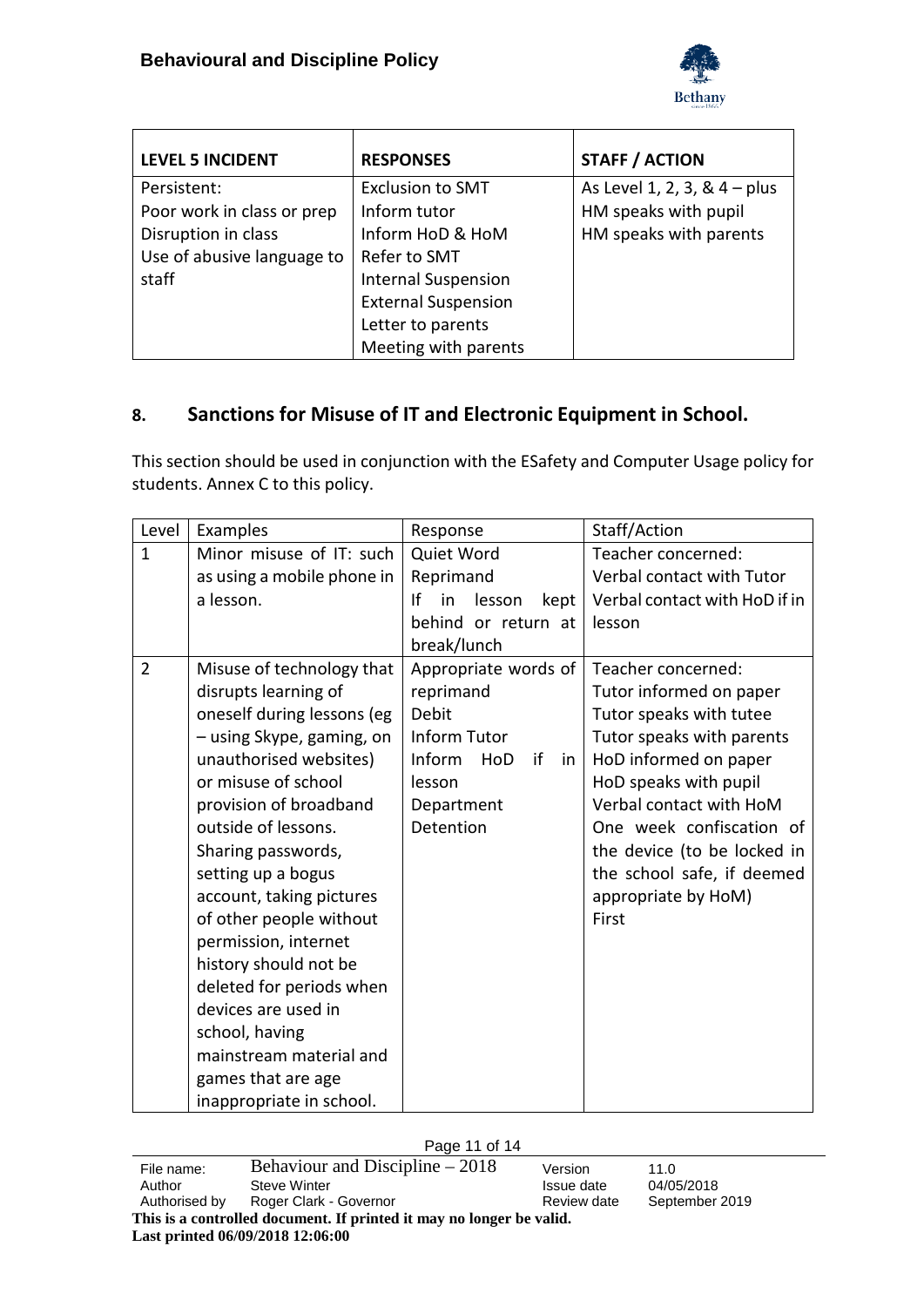

| 3 | Misuse of technology that  | Appropriate words of    | As Level 1 & 2 - plus          |
|---|----------------------------|-------------------------|--------------------------------|
|   | disrupts the learning of   | reprimand               | HoM informed on paper          |
|   | others (sharing or         | Inform tutor            | HoM speaks with pupil          |
|   | showing others in a        | Inform & refer to       | HoM speaks with parents        |
|   | lesson material not        | HoM                     | Verbal contact with SMT        |
|   | related to the learning in | Friday detention        | Confiscation of any device     |
|   | the classroom) or misuse   | Letter to parents       | including laptop.              |
|   | of technology by           | IT Behaviour report     | Repeated offences will lead    |
|   | inappropriate behaviour    |                         | to Saturday detention.         |
|   | as defined in the          |                         |                                |
|   | Acceptable Use Policy.     |                         |                                |
|   | Minor 'fraping', obtaining |                         |                                |
|   | passwords of others        |                         |                                |
|   | without consent, one off   |                         |                                |
|   | use of threatening or      |                         |                                |
|   | offensive language, take   |                         |                                |
|   | pictures of another        |                         |                                |
|   | person without             |                         |                                |
|   | permission with the        |                         |                                |
|   | intention to cause         |                         |                                |
|   | distress or to film other  |                         |                                |
|   | people without             |                         |                                |
|   | permission unless it is to |                         |                                |
|   | be used as evidence to     |                         |                                |
|   | show a senior member of    |                         |                                |
|   | staff, deliberately share  |                         |                                |
|   | someone else's private     |                         |                                |
|   | information, sharing       |                         |                                |
|   | mainstream material and    |                         |                                |
|   | games that are age         |                         |                                |
|   | inappropriate in school,   |                         |                                |
| 4 | Misuse of technology that  | <b>Exclusion to HoM</b> | As Level 1, 2 & 3 - plus       |
|   | contravenes the System     | Inform tutor            | SMT informed on paper          |
|   | Security including the use | Refer to HoM            | SMT speaks with pupil          |
|   | of VPN / proxy sites or    | Saturday detention      | Verbal contact with<br>HM      |
|   | other methods of           | Internal suspension     | Reasonable precautions for     |
|   | circumventing the school   | Letter to parents       | the return to use depending    |
|   | security system including  | IT Behaviour report     | on the offence including the   |
|   | accessing Staff or Guest   |                         | ability of the school to carry |
|   | wireless networks. OR      |                         | out random spot checks of      |
|   | serious misuse of          |                         | the equipment.                 |
|   | technology in the school   |                         |                                |
|   | environment such as        |                         |                                |

#### Page 12 of 14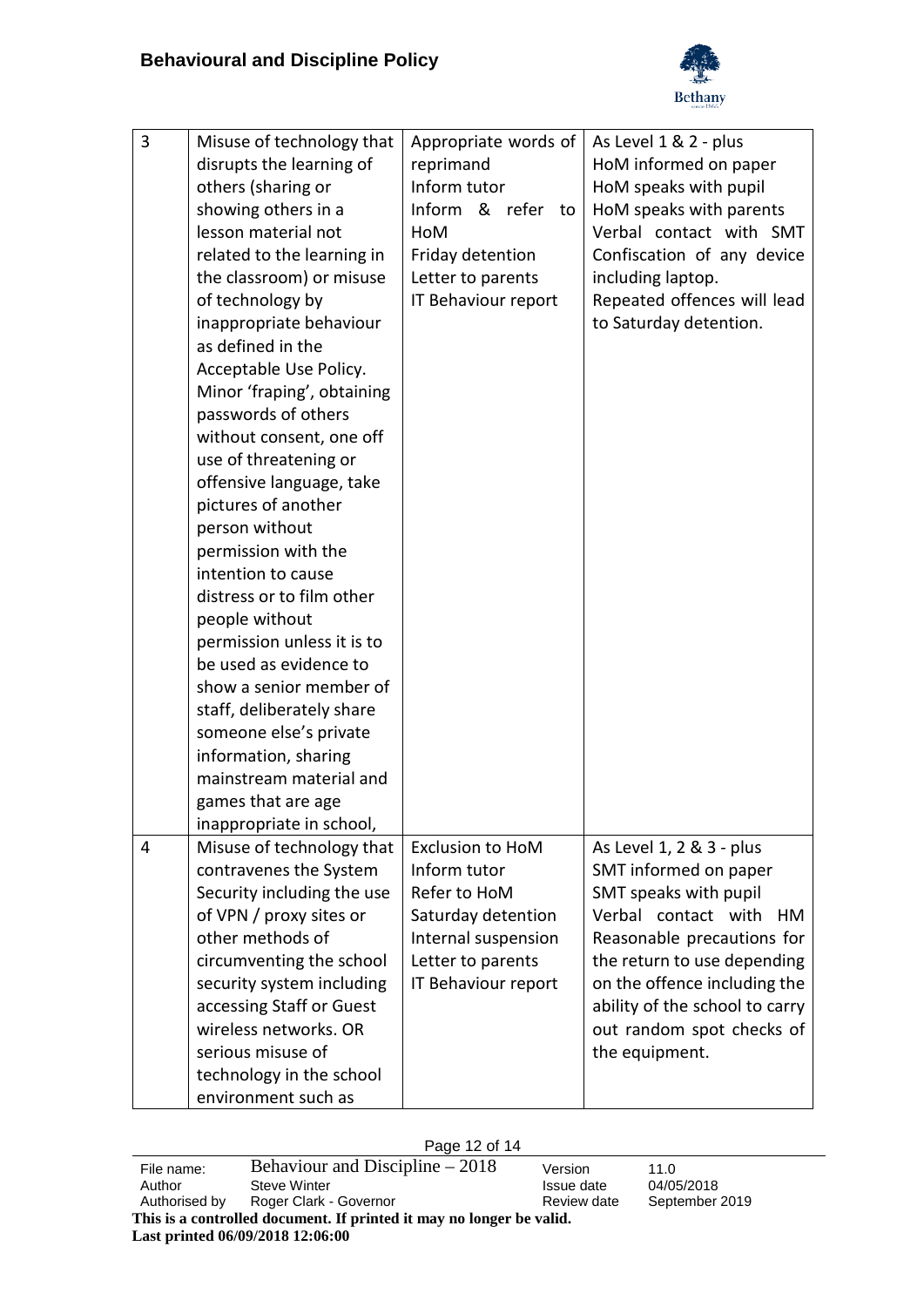

|   | viewing inappropriate<br>material such as<br>pornography or using<br>gambling websites. Frape,<br>obtaining staff<br>passwords, knowingly<br>introducing a virus into<br>school, deliberate<br>damage to school<br>hardware or another<br>pupils hardware, use of<br>threatening or offensive<br>language, picture or film<br>a member of staff<br>without permission<br>unless it is to be used as |                                                                                                                                                                                                                          |                                                                                                        |
|---|-----------------------------------------------------------------------------------------------------------------------------------------------------------------------------------------------------------------------------------------------------------------------------------------------------------------------------------------------------------------------------------------------------|--------------------------------------------------------------------------------------------------------------------------------------------------------------------------------------------------------------------------|--------------------------------------------------------------------------------------------------------|
|   | evidence to show a senior<br>member of staff.                                                                                                                                                                                                                                                                                                                                                       |                                                                                                                                                                                                                          |                                                                                                        |
| 5 | Repeated misuse of<br>technology or serious<br>misuse of technology that<br>breaks the law of the land<br>or use of technology that<br>has a serious negative<br>impact on other students.<br>Attempting to access<br>administrator rights for<br>the school system,<br>installation of spyware,<br>key loggers or hacking<br>programmes.                                                           | <b>Exclusion to SMT</b><br>Inform tutor<br>Inform HoM<br>Refer to SMT<br><b>Internal Suspension</b><br><b>External Suspension</b><br>Letter to parents<br>Meeting with parents<br>Behaviour report<br>Possible expulsion | As Levels 1, 2, 3 & 4 - plus<br>HM informed on paper<br>HM speaks with pupil<br>HM speaks with parents |

Please note the use of IT for bullying will require the use of the Bullying Policy in conjunction with this document.

A repeat infringement at any level may lead to the level above being applied.

Plagiarism and breaking copyright will be treated seriously and should be addressed by the Deputy Head.

## <span id="page-12-0"></span>**9. Smoking, Drinking and Drugs (See also Annex A to this Policy for more detailed guidance)**

No smoking is allowed by pupils at the School or on School outings. Pupils found to be smoking, **or** in the company of smokers **or** with smoking equipment, will be given a